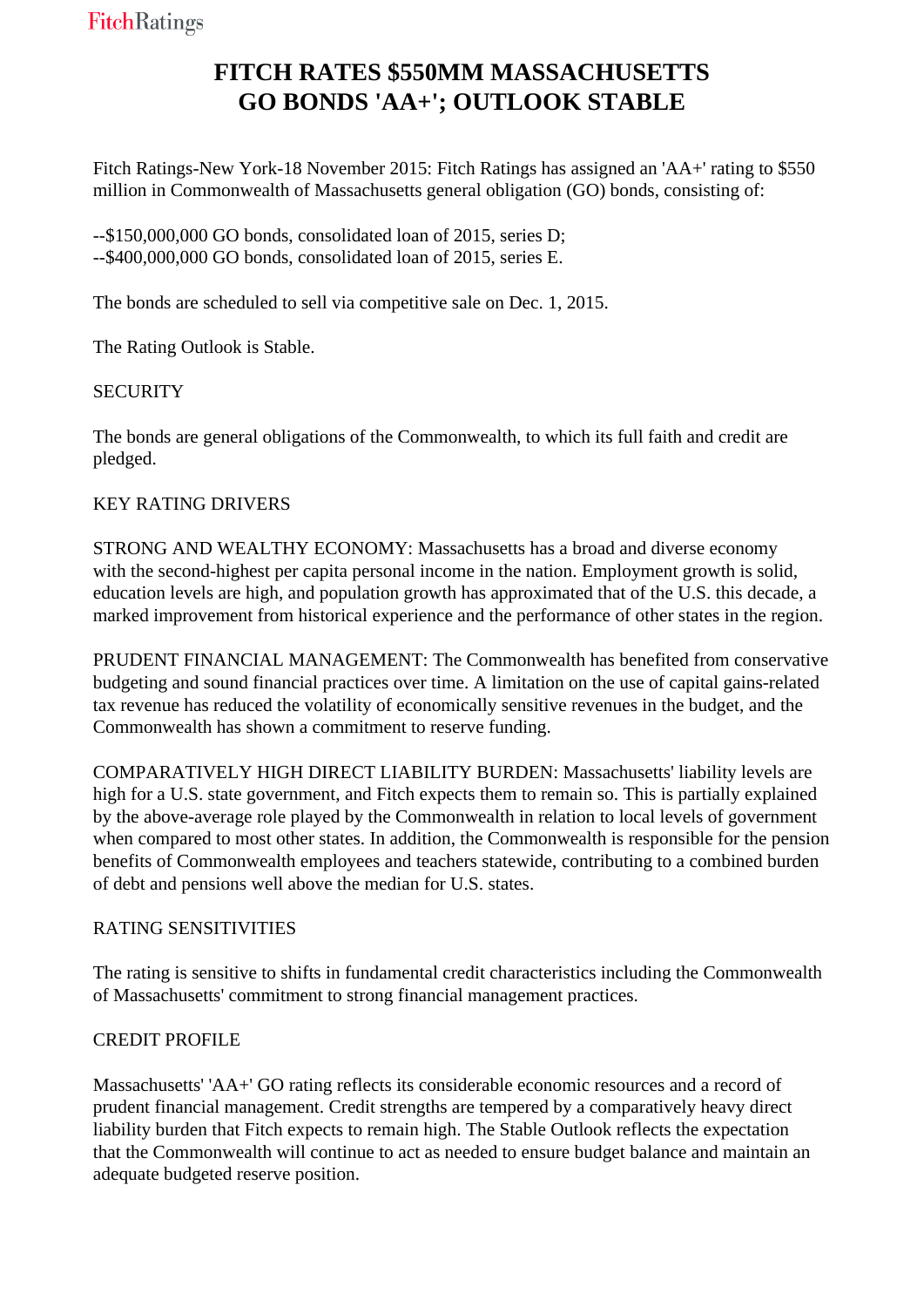#### SIGNIFICANT BUDGETARY FLEXIBILITY

 Fitch believes the Commonwealth retains significant flexibility to address operating underperformance and has repeatedly demonstrated its commitment to maintaining budgetary balance. Mechanisms for maintaining balance include the governor's requirement to reduce allotments or identify alterative balancing measures in the event of a mid-year forecast deficiency. The Commonwealth also has established clear mechanisms for setting aside resources in the stabilization fund (the Commonwealth's rainy day fund).

 Massachusetts relied on allotment cuts, federal stimulus and draws on the stabilization fund during the last recession; the stabilization fund balance fell to \$670 million in fiscal 2010, from a high of \$2.34 billion in fiscal 2007. Although subsequent deposits returned the stabilization fund balance to \$1.65 billion by fiscal 2012, draws since then and more recently the suspension of most deposits in fiscal 2015 have left the balance at a still adequate \$1.25 billion at fiscal year-end, equal to 5% of fiscal 2015 tax revenues.

 Additionally, the Commonwealth has proactively taken steps to reduce the budgetary impact of volatile revenue collections, particularly the unpredictability of capital gains-related collections. Since fiscal 2011 the budget has included a mechanism for limiting capital gains-related revenue that can be included in the Commonwealth's budget to \$1 billion, with this cap adjusted annually starting in fiscal 2014 by a U.S. GDP growth-based formula, and with excesses dedicated to the stabilization fund (90%) and retiree benefit obligations (10%). The threshold is \$1.087 billion in fiscal 2016.

 Pursuant to this mechanism capital gains-related tax revenue contributed \$468 million and \$45 million to the fund in fiscal 2013 and 2014, respectively. Fiscal 2015 capital gains would have exceeded the mechanism's threshold by an estimated \$621 million based on the department of revenue's July 2015 certification; ultimately only \$124 million was deposited, with the remainder redirected in response to budgetary underperformance. As part of the fiscal 2016 budget, the transfer of a forecast \$300 million in capital gains over the threshold has also been suspended.

 A similar mechanism covers one-time judgments and settlement payments. Since a fiscal 2014 statutory change, deposits are based on whether total collections exceed a five-year benchmark for historical collections (\$263 million in fiscal 2015). The stabilization fund benefited from deposit of \$375 million of such payments in fiscal 2012, although the Commonwealth redirected the bulk of such revenues in fiscals 2013 and 2014 for other purposes. Fiscal 2015 payments of \$226 million fell short of the \$263 million benchmark. For fiscal 2016, the Commonwealth assumes payments of \$125 million, also below the \$267 million benchmark.

### CAREFUL FISCAL MANAGEMENT

 Massachusetts has maintained a solid financial position in recent fiscal years, including taking proactive steps to address emerging revenue and spending challenges. In fiscal 2015, underperformance in non-tax revenues early in the fiscal year and the unexpected triggering of an additional personal income tax rate reduction to 5.15%, from 5.2%, effective Jan. 1, 2015 (estimated impact of \$70 million), led the Commonwealth to announce a \$329 million deficiency in November 2014, of which \$252 million was addressed through lower spending allotments and other measures.

 After the new governor assumed office in January 2015, the Commonwealth retained \$200 million in fiscal 2015 capital gains tax collections intended for transfer to the stabilization fund. However, higher spending needs for health care and social services and for addressing harsh winter weather, among other needs, outpaced earlier estimates and led the Commonwealth to announce a \$768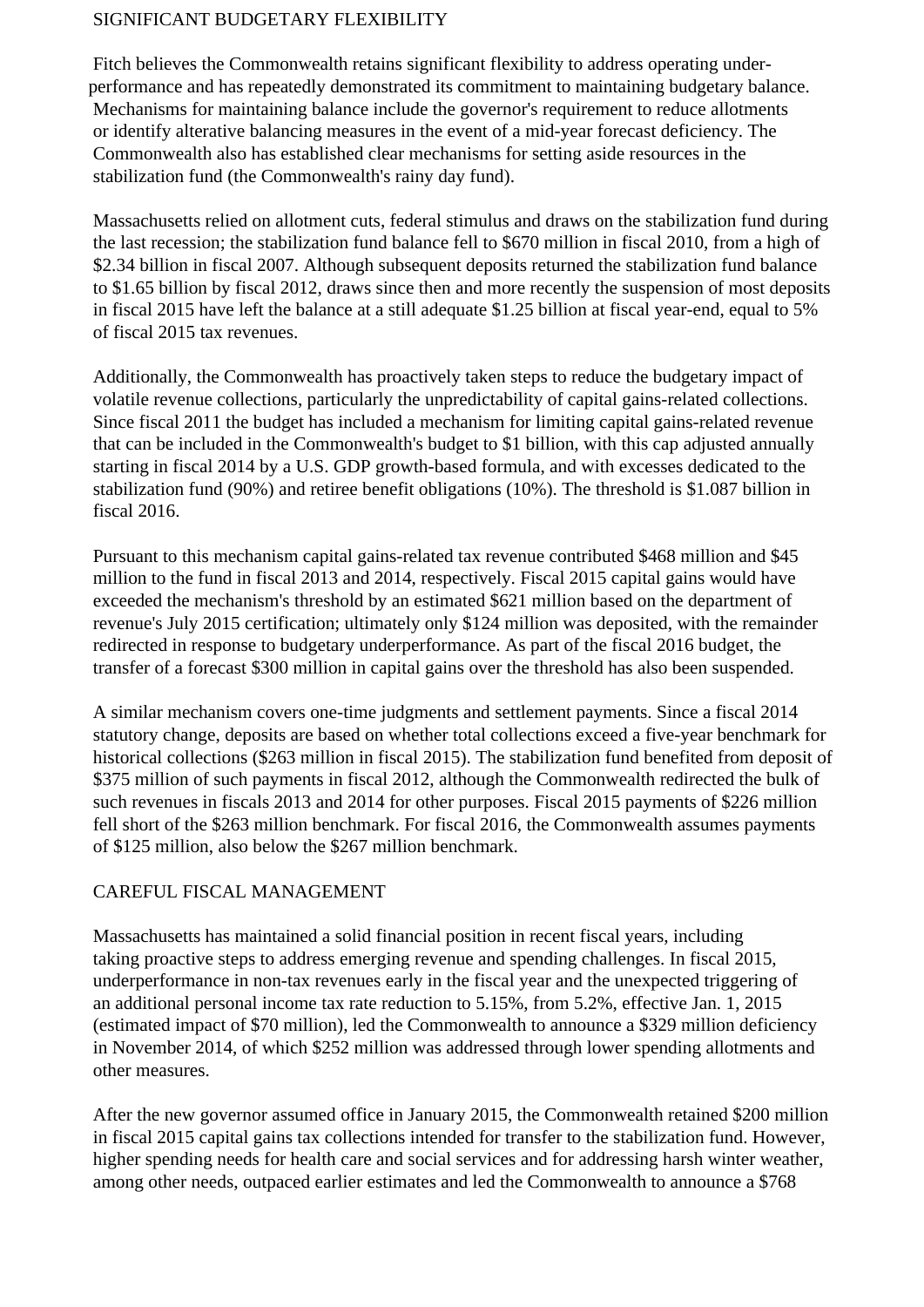million budget gap. In particular, the Commonwealth's spending needs for Medicaid far exceeded earlier estimates, driven by caseload growth in its Medicaid expansion program, MassHealth.

 The Commonwealth took prompt action to close the gap, with additional allotment cuts and a legislative package of spending and revenue measures, including redirecting another \$131 million in excess capital gains tax collections to the general fund instead of to the stabilization fund.

 Actual tax collections in fiscal 2015 ultimately exceeded forecast expectations. The enacted fiscal 2015 budget had assumed tax revenue growth of 4.9% over then-preliminary fiscal 2014 tax revenues, to \$24.4 billion, while actual figures show tax revenues up 6.7%, to \$24.9 billion. Personal income taxes rose 9.4%, benefitting from solid April estimated payments and withholding gains driven by strong labor market conditions. Sales taxes rose 5.1%.

## FISCAL 2016 BUDGET OUTLOOK STEADY

 The fiscal 2016 tax revenue forecast, based on the January 2015 consensus and subsequent budgeted adjustments, assumes tax revenues rising 4.8% from fiscal 2015 tax revenues as forecast at the time, or 2.7% from actual fiscal 2015 collections. The forecast estimates almost \$1.4 billion in capital gains, higher than the \$1.087 capital gains threshold. Rather than transferring the resulting \$300 million in excess collections to the stabilization fund, the budget retains the excess for current-year spending needs. The budget also conservatively assumes an additional triggered reduction of the income tax rate to 5.1%, from 5.15%, effective Jan. 1, 2016.

 Budgeted expenditures and other uses, currently estimated at nearly \$41.1 billion, is 7.8% higher than the prior year, a growth rate above the 6.2% level reported for fiscal 2015. The majority of fiscal 2016 expenditure increases are directed to Medicaid and health and human services needs even as the Commonwealth continues to focus on slowing the Medicaid spending growth that surged in early 2014 with health care expansion. Other key initiatives in the budget include an early retirement incentive program.

 Year-to-date through October, fiscal 2016 tax revenue collections are 5.9% over the prior year and \$126 million over the forecast benchmark. Although the Commonwealth has already identified several budgetary challenges in the new fiscal year, including \$200-\$250 million in deficiencies, Fitch views these challenges as being well within the scope of budgetary flexibility available to the Commonwealth at present.

### FUNDAMENTALLY STRONG ECONOMY

 Massachusetts has a fundamentally strong and wealthy economy. Institutions of higher education and health care are significant and lend stability, in addition to supporting development and innovation in other areas. At 128% of the U.S. average, per capita personal income is the second highest of the states. Education levels are high, and population growth has approximated that of the U.S. during this decade, a marked improvement from historical experience and the performance of other states in the region.

 The Commonwealth's economic performance in the most recent recession was significantly better than the national experience, in contrast to 2002-2004 when Massachusetts suffered among the steepest employment drops in the country. Employment losses in 2009 were less severe than those of the U.S. (3.2% versus 4.3%), and Commonwealth employment rose 0.4% in 2010 while U.S. employment fell 0.7%.

 For much of the expansion, employment gains in Massachusetts have approximated the national trend, although 2014 employment rose 1.6%, below the 1.9% national rate of growth. More recently job gains appear to have accelerated, with September 2015 employment rising 2%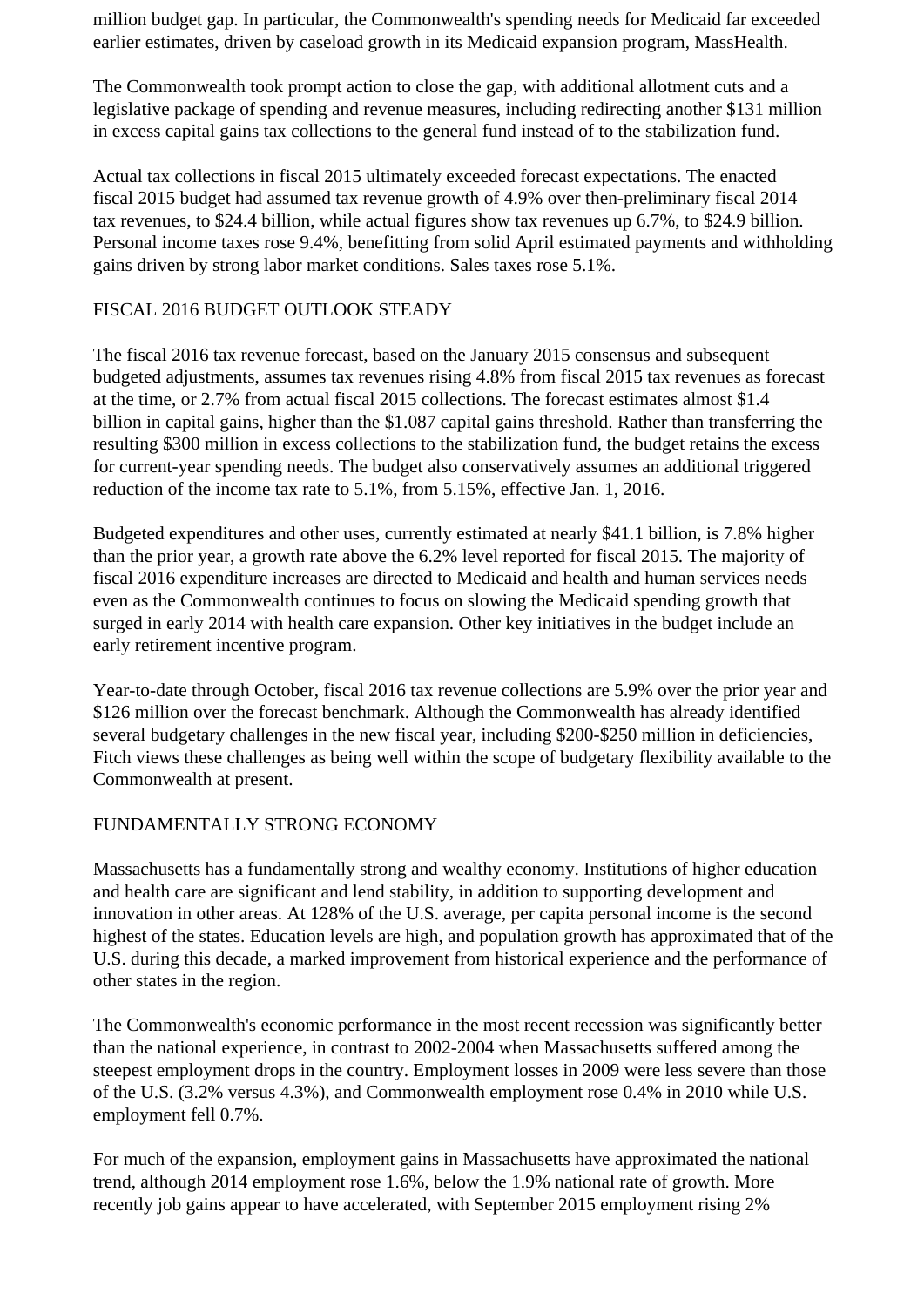annually in the Commonwealth, vs. 1.9% for the nation. As of September 2015, the unemployment rate remains well below the U.S., at 4.6% in the Commonwealth compared to 5.1% nationally.

## DEBT HIGH BUT MANAGEABLE

 The Commonwealth's net tax-supported debt equals a comparatively high 9.2% of personal income as of June 30, 2015, including obligations of the Massachusetts Bay Transportation Authority and the Massachusetts School Building Authority that are backed by allocations of the Commonwealth's sales tax as well as annual contract assistance commitments that support the Massachusetts Department of Transportation. GO debt continues to represent the majority of outstanding debt. The comparatively high direct debt level is partially explained by the Commonwealth's above-average role in funding local government capital, relative to most other states. Fitch expects direct debt to remain high for a U.S. state but still manageable.

 Massachusetts continues to implement a long-term asset-liability management strategy with the goal of more proactively managing interest rate exposure for the Commonwealth overall. This is expected to result in issuance of approximately \$3.2 billion in unhedged, floating-rate debt by the end of fiscal 2018. Fitch notes Massachusetts' high credit quality, strong management profile and demonstrated ability to manage a large capital borrowing program. Fitch expects the Commonwealth to carefully manage the program and make adjustments as needed.

 The Commonwealth is responsible for the pension benefits of not only Commonwealth employees but also teachers statewide. On a combined basis, the burden of the Commonwealth's net taxsupported debt and the total unfunded liability of the Commonwealth employees and teachers systems equaled 18.9% of personal income, well above the 5.8% median for U.S. states, as of Fitch's 2015 state pension update report.

 Massachusetts has undertaken some pension reforms and projects manageable growth in pension contribution requirements going forward. A 2014 agreement accelerates the schedule for full pension prefunding by increasing contributions by 10% per year through fiscal 2017 and 7% in subsequent years. Full prefunding is projected for fiscal 2036 based on current assumptions, although the statutory requirement remains fiscal 2040. The fiscal 2015 contribution was \$1.8 billion.

Contact:

 Primary Analyst Douglas Offerman Senior Director +1-212-908-0889 Fitch Ratings, Inc. 33 Whitehall Street New York, NY 10004

 Secondary Analyst Laura Porter Managing Director +1-212-908-0575

 Committee Chairperson Karen Krop Senior Director +1-212-908-0661